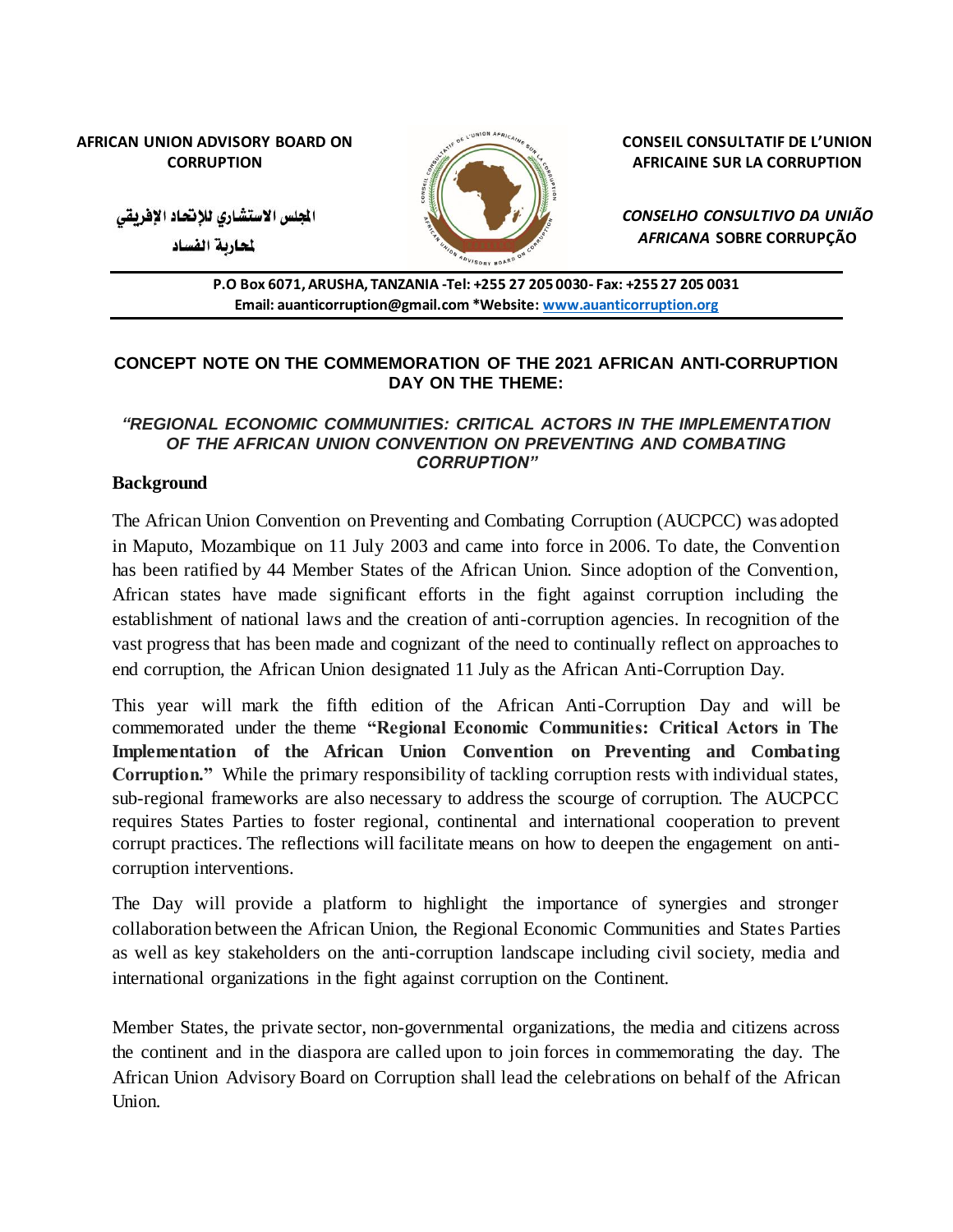# **How to Participate**

You can participate in the celebration of the African Anti-Corruption Day by:-

- Organizing creative activities in your community to mark 11 July;
- Urging your country to ratify, implement and report on its compliance with the African Union Convention on Preventing and Combating Corruption;
- Raising awareness on the negative impact of corruption in your community;
- Reporting cases of corruption within your respective Countries to the relevant Anti-Corruption Agencies;
- Promoting anti-corruption champions and publicizing stories of success in fighting corruption;
- Using the communication tools on publications and at events;
- Sending a message to your networks about the campaign;
- Tweeting about the day using the hashtag #AfricaAgainstCorruption and tagging @AUABC\_; and
- Committing to an accountable and transparent lifestyle.

# **Methodology**

The goal of the event is to give prominence to the fight against corruption through the commemoration of the adoption of the AUCPCC as a mechanism for fighting corruption in Africa. Due to the challenges presented by the COVID-19 Pandemic, all activities will be conducted virtually.

- (a) *Pre-event activities*: There will be a series of events in the first week of July as run up to the African Anti-Corruption day which shall include profiling of the work of Regional Economic Communities on Anti-Corruption; and
- (b) *Event Activities*: Series of Webinars and Panel Discussions.

As the event will be held virtually, Online Platform Login details will be shared in due course.

### **Key Messages**

- $\triangleq$  RECs play an important role in facilitating candid, constructive dialogue and exchanges of best practices and progress on the fight against corruption within and among regions, and progress on domestication of legislation such as AUCPCC.
- As Africa trades under the African Continental Free Trade Area, corrupt practices can repulse potential investors, close collaboration between national and regional actors must be strengthened including with civil societies, media, private sector and citizenry.